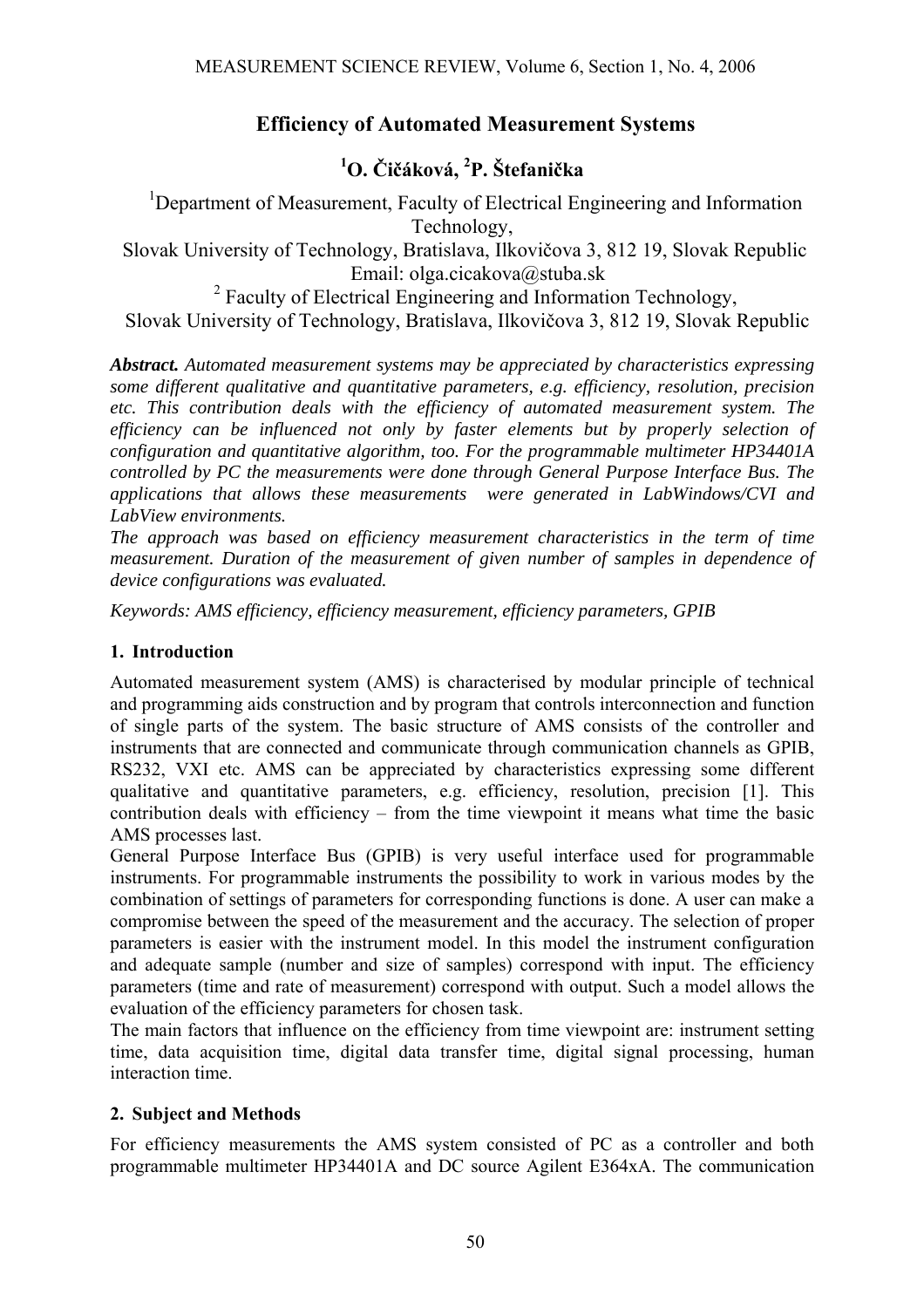between PC and the instruments was realised via GPIB. The program used for the communication, the measurements, data acquisition and data processing was generated in LabWindows/CVI and LabView environment. The measurement time and accuracy of DC voltage in view of configuration parameters of the programmable digital multimeter HP34401A was reviewed. Efficiency measurements with this multimeter were based on triggering. Then a large number of readings measured in short time is allowed. The application (the instrument model – see Fig.1) [3] allows configuration of the main parameters that effect efficiency measurement: integration time, automatic zero reading and autoranging. It also allows configuration of a number of readings and provides some basic information about the measurement, e.g. measurement time, time behaviour of measurement, average value and accuracy. All this information can be saved to file or loaded back from file. Errors and mazes can be computed, too.



Fig.1 The instrument model

| <b>Resolution</b> | Integration    |
|-------------------|----------------|
|                   | <b>Time</b>    |
| Fast 4 Digit      | 0.02 PLC       |
| *Slow 4 Digit     | 1 PLC          |
| Fast 5 Digit      | $0.2$ PLC      |
| *Slow 5 Digit     | 10 PLC         |
| Fast 6 Digit      | 10 PLC         |
| *Slow 6 Digit     | <b>100 PLC</b> |



The process of TRIGGER setting measurement consists of these settings:

- type of measurement, range and accuracy
- time between the measurements
- sample count during one trigger measurement
- immediate trigger source
- number of measurements made during triggering

After starting the measurement, the instrument is configured and the measurement is realised. The application allows reading the results and making the evaluation of the parameters value of the input signal. The errors and uncertainties are calculated, too. The measurement time as the time from starting the measurement by the multimeter till the data transfer to PC was measured both in LabView and LabWindows/CVI environments and then compared.

#### **3. Results**

In Fig.2 and 3 the results of the dependence of 1 sample measurement time on integration time and sample count in both environments on the same working place are compared. The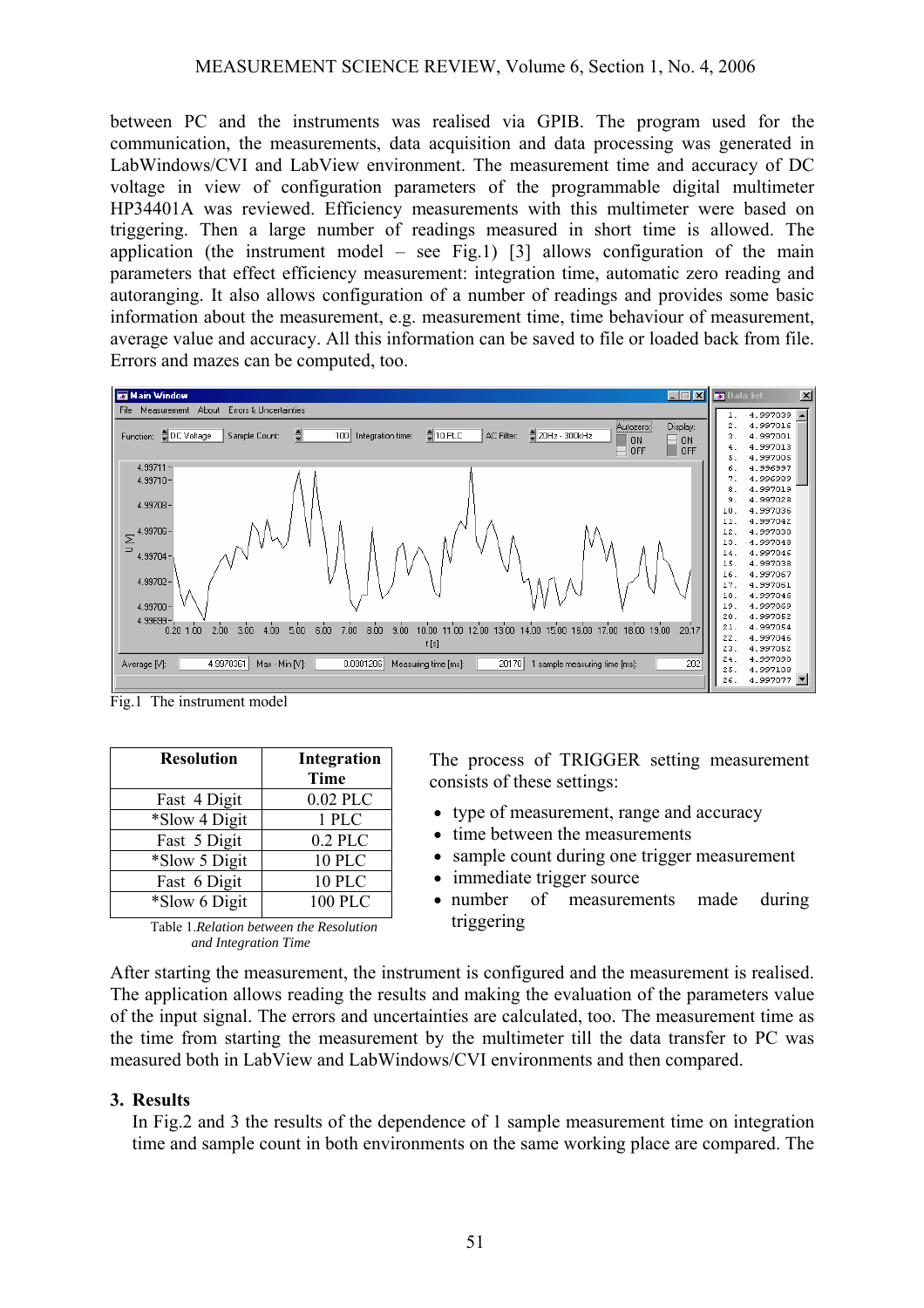

Fig.2 Dependence of 1 sample measuring time on Integration Time (Autozero ON)



Fig.3 Dependence of 1 sample measuring time on Integration Time (Autozero OFF)